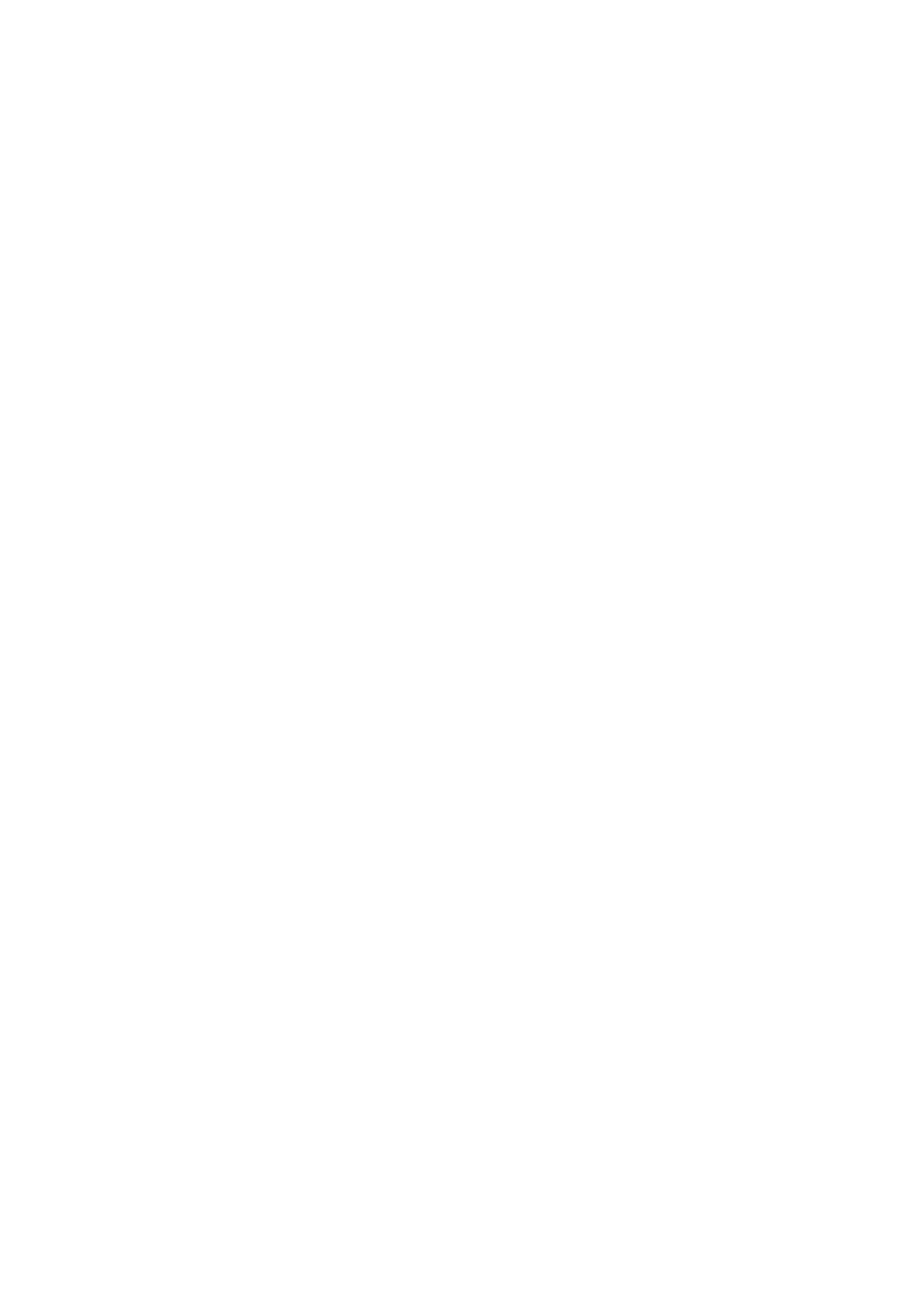## Homeokinesis A new principle to back up evolution with learning \*

<sup>1</sup>Ralf Der, <sup>2</sup>Ulrich Steinmetz, <sup>2</sup>Frank Pasemann

 $^{1}$ University of Leipzig. Institute of Informatics  $^{2}$ Max-Planck-Institute for Mathematics in the Sciences Leipzig

#### Abstract

It is well known that individual learning can speed up artificial evolution enormously- However both supervised learning and reinforcement learning require specific learning goals which usually are not available or dicult to nd-we introduce a new principle and we introduce a new principle and which is a new principle of the is completely unspecific and yet induces specific, seemingly goal-oriented behaviors of an agent in a complex external world- The principle is based on the assumption that the agent is equipped with an adaptive model of its behavior-definition-definition-definition-definition-definition-definition-definition-definition-definition-definition-definition-definition-definition-definition-definition-definition-definition-definition-definit is derived from the misfit between the real behavior of the agent in the world and that predicted by the model-that predicted by the model-the model-the structural complexity of the structural complexity of the structural complexity of the structural complexity of the structural complexity of t model is chosen adequately, this misfit is minimized if the agent exhibits a smooth controlled by the principle is exampled by the principle is  $\mu$  , the controlled by two examples of We moreover discuss how functional modularization emerges in a natural way in a structured system from a mechanism of competition for the best internal representation.

in- Proceedings of CIMCA February Vienna Austria to appear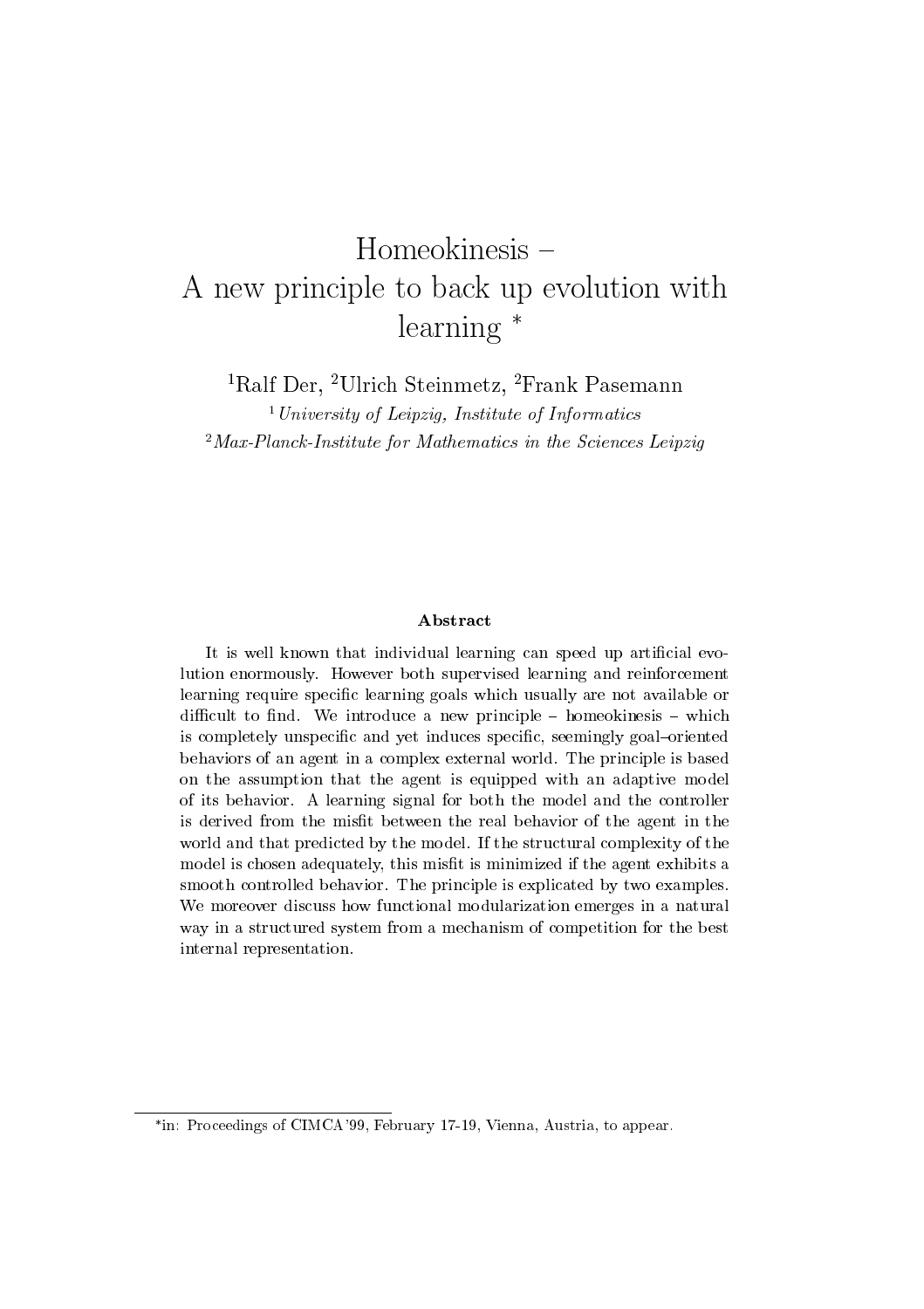### Introduction

In recent years, there is a growing interest in using evolutionary strategies for the development of advanced nonlinear controllers. However, between the successful examples treated in the literature and real world applications there exists a complexity barrier which seems insurmountable up to now. By way of example let us consider the case of evolutionary robotics Despite some interesting achievements, there is also a lot of disappointment concerning the results. So far, all that has been evolved are rather basic behaviors like wall following in mazes cf.  $[5, 6, 4]$ . Notably, the results obtained rest on computer simulations, there is no true in vivo evolutionary robotics so far

Our own practical experience with evolving controllers for the Khepera robot have also revealed the critical role of the fitness function. Usually the latter is designed by hand in view of a certain behavior to be developed by the robot However quite often the behavior obtained is radically different from expectation. Hence, the design of the fitness function is seldom straightforward and often critical Co-evolution has recently been discussed as an alternative cf but is not general enough to cover typical situations like evolving robots in a *given* hostile environment.

It is well known that learning in the life time of the individuals may accelerate evolution enormously. In fact we think that in vivo evolution of robots can not be realized without individual learning. However, usually no teacher is available for the robot and with reinforcement learning one faces the same problem as with the design of the fitness function: Finding the right distribution of rewards is essential for success

The common feature in the above points is the necessity of explicit goals which have to be formulated carefully in order to drive evolution or learning into the desired direction. In this way one imposes a semantics from outside. Instead we want to find general principles which drive the robot to develop behaviors which so to say make sense in its world without telling the robot what kind of behavior this is to be. Hence the robot discovers a semantics per se. Coarsely speaking our idea derives from the observation that with a bad controller the robot (in a maze like situation, say) either gets stuck after a short time or will move more or less chaotically. Both situations mark the limits of the complexity of trajectories the robot can realize. The "good" behaviors of the robot should somehow reside in between these two extremes of complexity

However there is no hope to use a measure of complexity as an objective function for the learning of the controller. Instead we endow each robot with an adaptive model of its own behavior, see Fig. 1. The structure of the model defines implicitly the complexity class of behaviors it can model accurately Hence we can directly use the model error as a learning signal for the controller, i.e. the controller is adapted such that the behavior of the robot is well "understood" by its model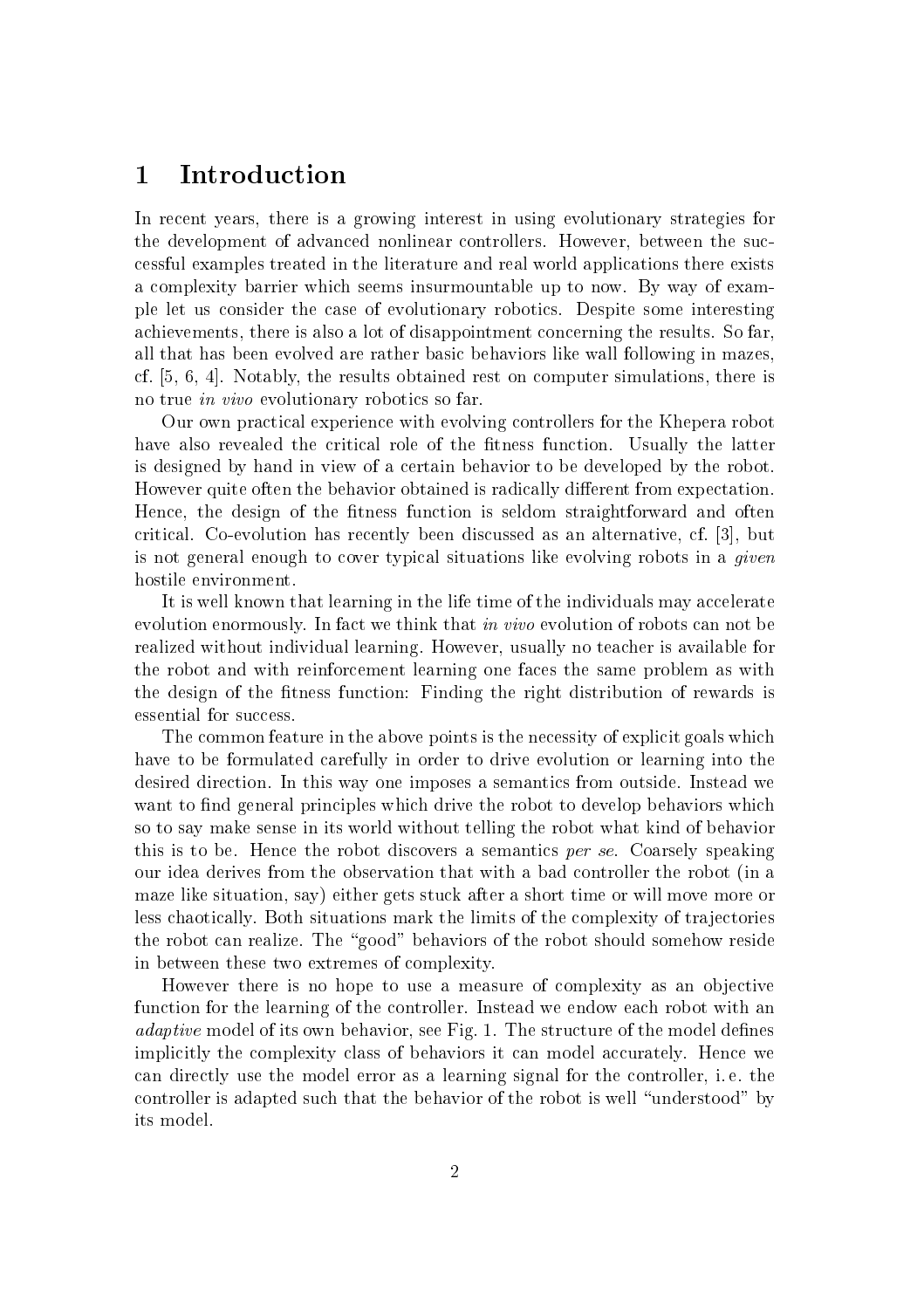We will explicate these ideas in the following. We start with a simple model of linear control of a stochastic dynamical system in order to formulate the above ideas in a transparent manner

#### $\overline{2}$ Generic example

We consider a mass-less particle with friction under the inuence of a harmonic force plus noise

$$
\dot{x}(t) = F(x) + \xi(t) \tag{1}
$$

the force

$$
F(x) = -\kappa_0 x - \kappa_c x = -\kappa x
$$

 $\mathbf{0}$  by the sum of the forces  $\mathbf{0}$  and  $\mathbf{0}$  of the forces  $\mathbf{0}$  and  $\mathbf{0}$  and  $\mathbf{0}$  and  $\mathbf{0}$  and  $\mathbf{0}$  and  $\mathbf{0}$  and  $\mathbf{0}$  and  $\mathbf{0}$  and  $\mathbf{0}$  and  $\mathbf{0}$  and  $\mathbf{0}$  and  $\mathbf{0}$ controller.  $\xi(t)$  is a white Gaussian noise with  $\langle \xi(t) \rangle = 0$  and correlation function

$$
\langle \xi(t)\xi(t')\rangle = \sigma^2 \delta(t-t')\tag{2}
$$

where  $\sigma^-$  is the variance of the stationary distribution of the noise. The free system is stable if - the controlled system being stable if

the *systematic* behavior of the system  $(1)$  accurately. Hence the model does not "understand" the noise. The model can be thought as a predictor evaluating  $x_t^*$   $\rightarrow$  (t +  $\tau$ ) which is the predicted value of the observable x at time  $t+\tau$  on the basis of the value  $x$  observed at time  $t$ . The appropriate structural complexity of the self-model is met by using a linear expression  $x_t^*$   $(t + \tau) = a x(t)$ . The learning signal (modeling error) is

$$
E = \frac{1}{2} \left( x_t^{(pred)} \left( t + \tau \right) - x \left( t + \tau \right) \right)^2 \tag{3}
$$

This learning signal is used both for the adaptation of the parameter a and for the adaptation of the controller We assume that learning of the self-model (predictor) is much faster than that of the controller so that always  $a = e$ 

Averaging over the noise yields

$$
E = \sigma^2 \frac{1 - e^{-2\kappa\tau}}{4\kappa\tau} \tag{4}
$$

which decays monotonically as a function of  $\kappa$ . Hence learning by gradient descent with respect to  $\kappa_c$  yields a controller which stabilizes the particle at  $x=0$ irrespective of the value of the value of  $\mu$  .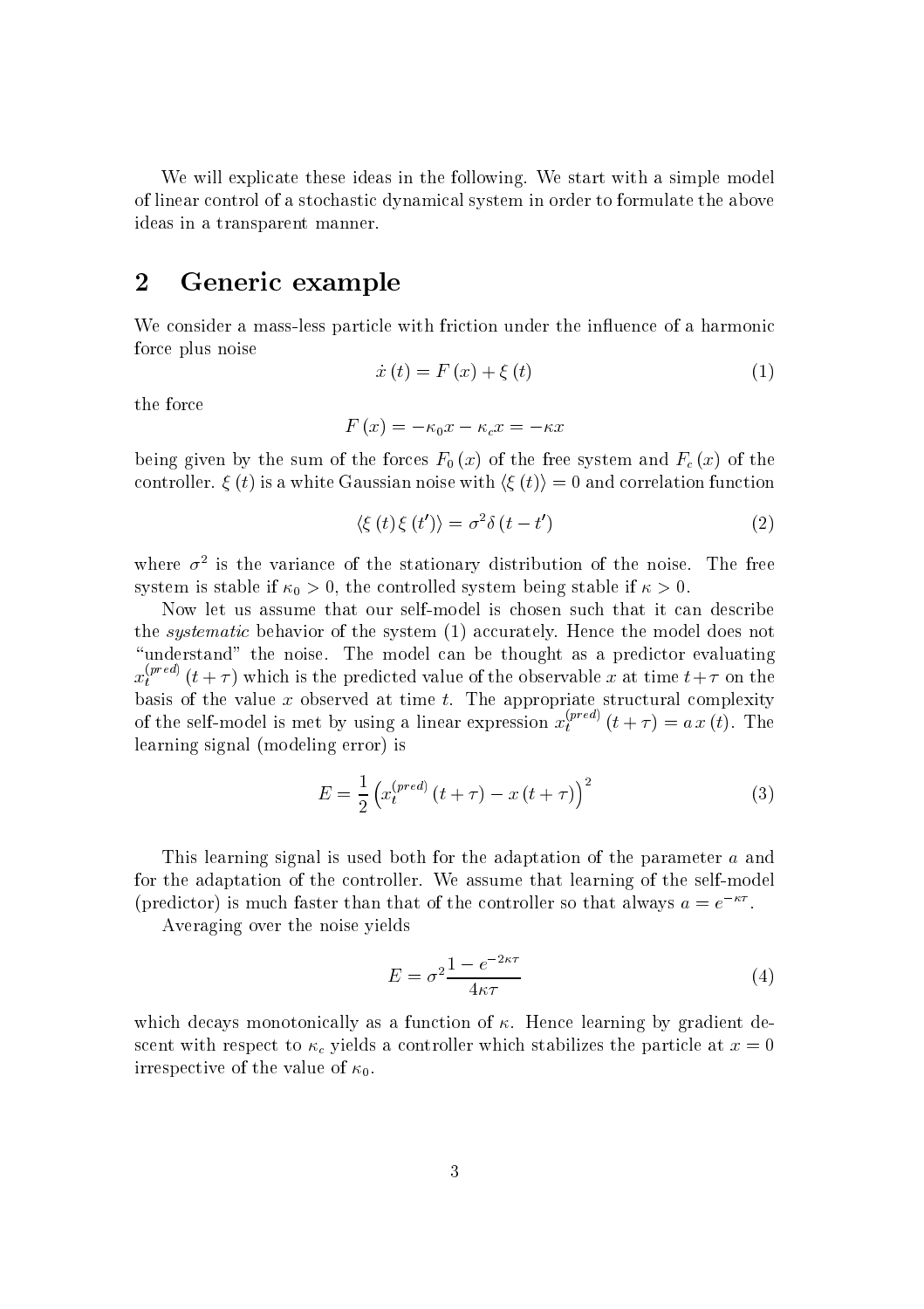

Figure 1: Functional unit with emergent control capabilities. The predictor learns to predict a future state  $x_t^{(t+1)}$  ( $t+1$ ) of the external world based on the current observation of the world state  $x(t)$ . The error unit provides the error signal <sup>E</sup> according to eq for the learning of both the predictor and the controller Behavior (control) is adapted so that the error is minimized. The predictor is of restricted complexity so that it can model only smooth controlled behaviors of the agent in the world. In this way the structural complexity of the predictor defines the kind of behavior that can emerge.

#### $\bf{3}$ The nonlinear case

The emergence of control in the above case may seem an artifact of the simplistic one-dimensional model. However the above analysis has been carried over also to more general cases of linear control with the same result that specific control modes emerge. In order to demonstrate the principle in the nonlinear case we consider the emergence of control with Braitenberg's cybernetic creatures, cf.  $[1]$ . We consider the most simple Braitenberg vehicle consisting of two wheels and two sensors We assume that the right sensor is connected with unit strength with the motor of the left wheel, whereas the left sensor is connected with the right where you are a coupling to strength w The Light source is moved on the x-coupling on the x-coupling on the x-coupling of the x-coupling of the x-coupling of the x-coupling of the x-coupling of the x-coupling of the with velocity chosen such that the distance s to the vehicle which moves with velocity  $c = 1$  is kept constant. In this way the angular velocity  $\phi$  of the vehicle is obtained from the difference of the light intensities  $s_l$  and  $s_r$  seen by the sensors  $s_l$  being multiplied by the coupling strength w. The equations of motion for the vehicle are

$$
\dot{x} = \cos \phi \n\dot{y} = \sin \phi \n\dot{\phi} = s (ws_l (y, \phi) - s_r (y, \phi))
$$
\n(5)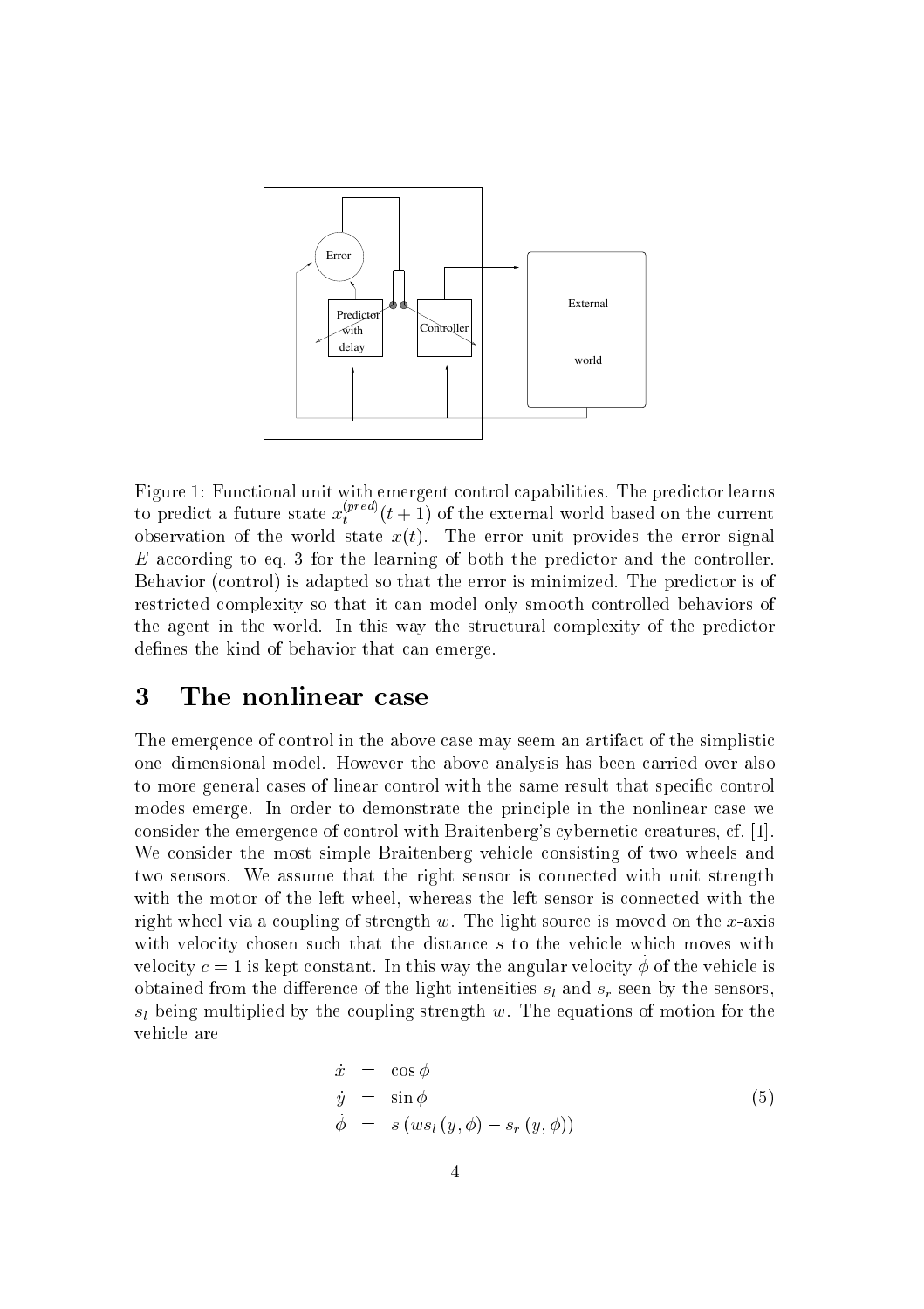where the sensor readings  $s_l$  and  $s_r$  are

$$
s_{l,r} \approx \frac{1}{s^2} \left( 1 + \frac{2R}{s} \cos \left( \alpha + \phi \pm \gamma \right) \right)
$$

 being the angle between the sensors and arctan<sup>y</sup>s We consider the case of large s

For  $w = 1$  the vehicle is found to follow the light source in a trajectory which approaches the x-chemic in a damped on all starting values  $\mathcal{A}$  , which is  $\mathcal{A}$  and  $\mathcal{A}$  are  $\mathcal{A}$ is the stable light following behavior as expected by Braitenberg for this case of a symmetric structure of the vehicle with identical couplings. For  $w = 1.005$  the vehicle still reaches a stable behavior following the light source however with a transversal offset. For larger asymmetries in the couplings or larger distance form the light source the vehicle will spiral away from the spiral and the spiral and  $\alpha$  obviously and  $\alpha$ Braitenberg's expectation is fulfilled only if the symmetry of the vehicle is nearly perfect In an evolutionary scenario such beings will exist only if evolution is able of creating perfect individuals. This deadlock is relaxed if the individuals can learn

Control emerges from our principle already with the most simple predictor r for all times Then the prediction errors the prediction error  $\equiv$  then  $\gamma$  is the change  $\cap$  $-1$ of the sensor values in one time step  $\tau$ . Instead of learning a controller we may find the value of w directly from the minimum of E which is a function of both  $w$ and the actual coordinates  $y, \phi$  or the sensor values  $s_l$  and  $s_r$ . This can be done by gradient descent which is achieved by complementing the equations of motion  $(5)$  of the vehicle with the differential equation

$$
\dot{w} = -\frac{1}{\theta} \frac{\partial}{\partial w} E(y, \phi; w)
$$

the time constant  $\theta$  being chosen such that the gradient dynamics is fast as compared to the rate of change of vehicle coordinates. As shown in Fig. 2 the adaptation of the behavior in order to satisfy the internal needs of the vehicle (no changes in sensor values) produces a stable light following behavior.

From the above and several further examples studied we conclude that our principle of using the prediction error as learning signal for the controller is able to produce a variety of potential behavior modes; the structural complexity of the predictor together with environmental conditions decides which mode the controller learns to realize. This effect can be used for the solution of complex nonlinear control problems by task decomposition. The robot or, quite generally, the agent consists of a certain number of functional units of the kind given in Fig. 1 with emergent control capabilities. The principle resembles that of a system of competing experts where each expert develops by itself a certain control behavior. In our approach the structure and number of functional units (experts) are modified as well as the forward/backward characteristics of the predictors. This is done by an evolutionary process which is driven by a very coarse external fitness function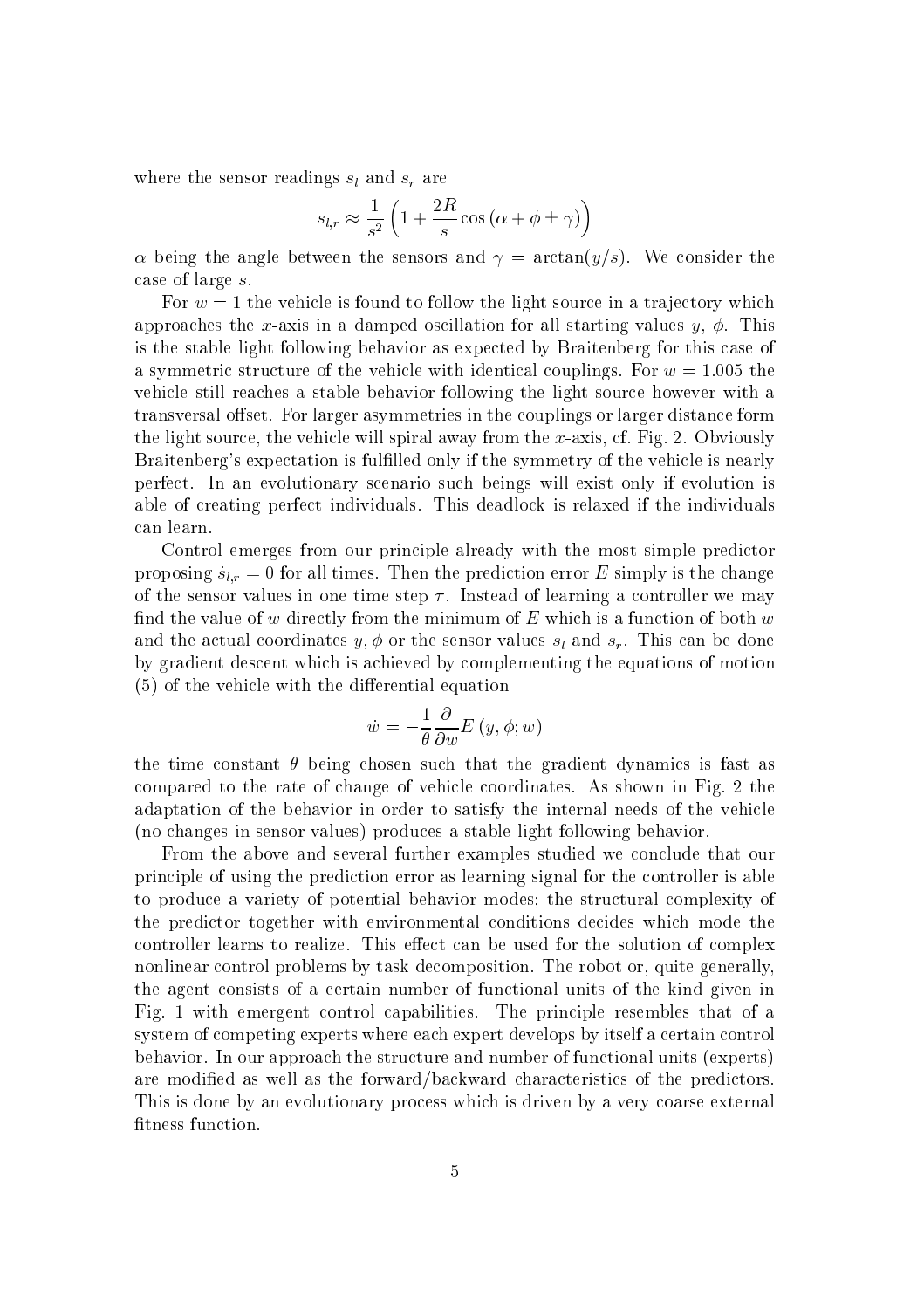

Figure a Tra jectory of a slightly asymmetric Braitenberg vehicle- Obviously the vehicle does not follow the light source which is moving along the xaxis- b Under control by the homeokinetic principle for a wide range of initial conditions the vehicle develops a stable light following behavior as seen from the behavior of  $w(t)$  (top),  $y(t)$ (middle) and  $\phi(t)$  (bottom).

#### $\boldsymbol{4}$ Homeokinesis

In our approach learning is guided by a general principle which is completely unspecific and yet induces specific, seemingly goal-oriented behaviors of an agent in a complex external world. The roots of our principle may be found in the famous principle of homeostasis rst introduced by Cannon as early as [2]. Coarsely speaking, it states that actions of living beings, like food intake or even hunting for food, may be understood in simple terms from an internal perspective it is driven by the need to keep certain physiological values at a constant level. Deviations from the target values create a control signal which triggers the pertinent actions So actions are more or less a by-product of the requirement of keeping internally a stationary state

Our internal perspective of learning to sustain a smooth controlled behavior in a complex hostile world is that of the adaptive self-model the agent is endowed with. The goal now is *not* to keep the internal system in a stationary state but to learn keeping the agent in a kinetic state (behavior) which is "understood" by the model In the formulation given in the present paper this principle is a constructive one since it provides a learning signal for the adaptation of both the model and the controller. The learning signal is derived from the misfit between the real behavior of the agent in the world and that predicted by the model If the structural complexity of the model is chosen adequately, this misfit is minimized if the agent exhibits a smooth controlled behavior

As in homeostasis we built up behavior from the internal needs of the agent which here is driven to have a good internal representation of its real world behavior. The difference is that the internal perspective is not rooted in a stationary state but in a kinetic regime We therefore call our approach the principle of homeokinesis and consider it as the dynamical *pendant* of homeostasis.